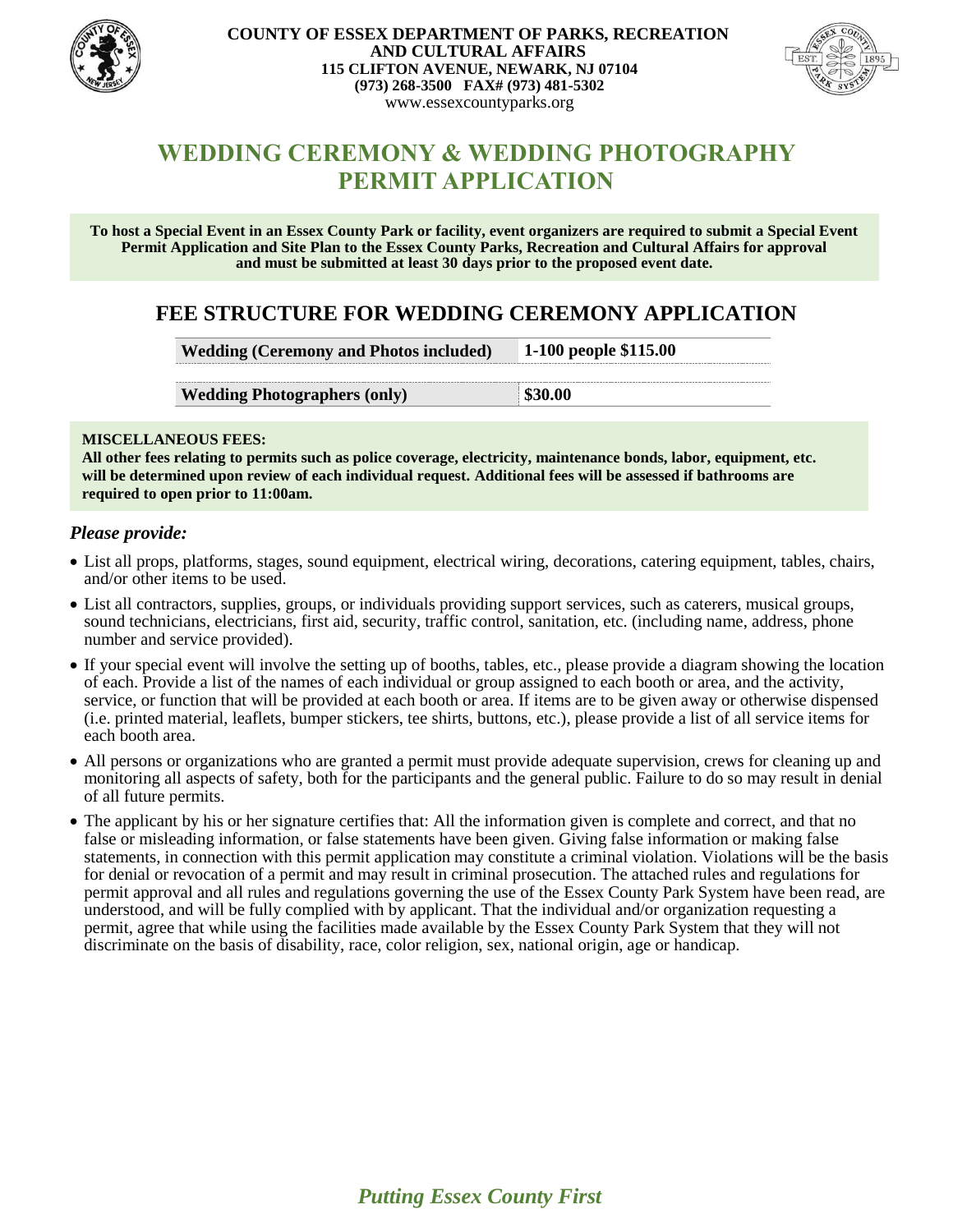

#### **COUNTY OF ESSEX DEPARTMENT OF PARKS, RECREATION AND CULTURAL AFFAIRS 115 CLIFTON AVENUE, NEWARK, NJ 07104 (973) 268-3500 FAX# (973) 481-5302** www.essexcountyparks.org



# **WEDDING CEREMONY & WEDDING PHOTOGRAPHY POLICY AND GUIDELINES**

## **POLICY:**

The Essex County Department of Parks will provide a mechanism whereby the public may permit specific facilities within the park system for a designated purpose.

## **GUIDELINES:**

- 1. Requests must be received at least 4 to 6 weeks before the event. All requests are made by submitting a completed Special Event Permit Application (RETURN PAGE ONE AND TWO ONLY) with appropriate fee. Requests that are received after the deadline may be denied. Please allow 4 weeks' minimum for application to be processed.
- 2. All applicable fees and documents must be received before a permit will be issued and the site occupied. After the application is submitted and reviewed by park personnel additional fees may apply based on site location and permit conditions.
- 3. Checks or money orders should be made payable to Essex County Department of Parks, Recreation and Cultural Affairs (May abbreviate: Essex County Dept. of Parks).
- 4. The applicant agrees to be responsible for compliance with all permit guidelines and park regulations.
- 5. Any markings on the Essex County Parks ground must be done in CHALK, Spray Paint is not permissible.
- 6. Permittee is responsible to maintain the site in a clean and sanitary fashion during the event and is required to leave the site clean and in its original condition by the date and time indicated on the application.
- 7. Should public restroom facility be closed, port-a-johns may be required and must be rented at the program organizers expense (one per fifty (50) spectators and must be cleaned daily.)
- 8. Permittee is responsible to maintain the site in a clean and sanitary fashion during the event and is required to leave the site clean and in its original condition by the date and time indicated on the application.
- 9. Event security is the responsibility of the permittee. The security plan must be submitted to the Park Director and County Police for approval. The County Police and the Park Director have the final approval.
- 10. All law enforcement within the park is under the direction and authority of the Essex County Police.
- 11. Admission fees may not be charged within the park system. Suggested donation amounts must be approved by Director of the Parks Department.
- 12. Any and all vendors associated with an event must be approved and meet all federal, state, and local laws and regulations, including but not limited to, local health codes. All food concessions must have and display a permit granted by the respective municipal Health Department in which the event is conducted. It is the responsibility of the program organizer to obtain these permits from all concessions participating in their event two weeks prior to event.
- 13. Prohibited: **ALL ALCOHOLIC BEVERAGES**, glass containers and bottles.

## *Putting Essex County First*